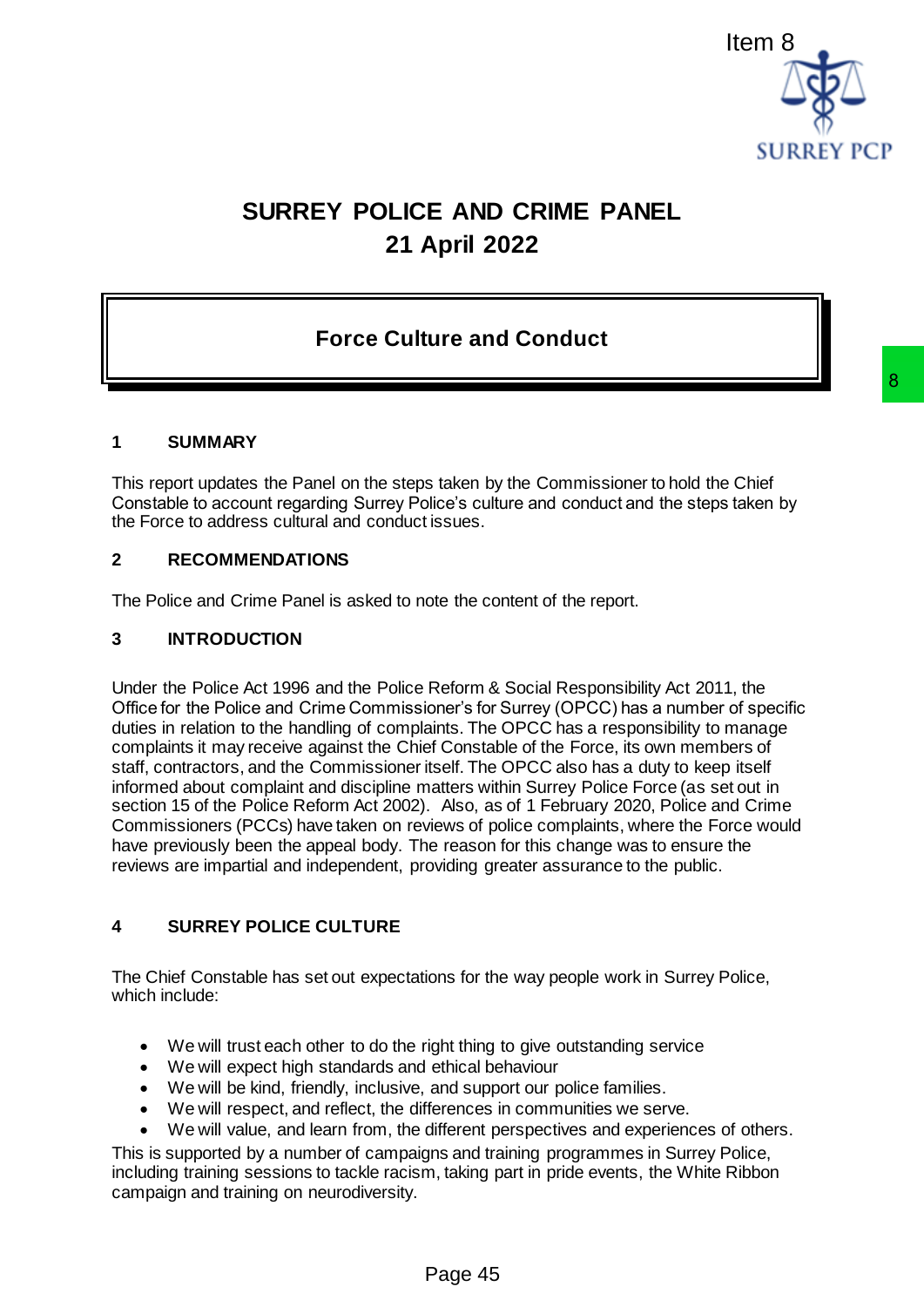Recently, Surrey Police launched the #NotInMyForce campaign which is about removing sexism and misogyny from Surrey Police, and links into the work promoted by the Commissioner around VAWG. Additionally, Surrey Police's Professional Standards Department (PSD) have conducted mandatory remote briefings to all supervisors in the force towards the end of last year around Abuse of Position for a Sexual Purpose (APSP), Sexual Misconduct and Sexism, which included a push that supervisors need to supervise and know what their teams are up to and to challenge and report improper behaviours etc.

Further work is also being done along similar lines to try and reduce conduct failings and influence higher standards – there have been face to face meetings with every Sergeant and Inspector on North Surrey and with all Sergeants on East Surrey already. Work is ongoing to meet with the remaining Sergeants and Inspectors in the remaining divisions and departments over the coming months. These are delivered by the Head or Deputy Head of PSD and focus on PSDs expectation that supervisors challenge inappropriate behaviour.

#### **5 COMPLAINTS RECORDED BETWEEN 1APRIL 2021 AND 6 MARCH 2022**

The simplest way to monitor how Surrey Police is performing in terms of its conduct is by looking at the complaints received by PSD.

Each complaint case recorded has one or more allegations linked to it and each allegation is categorised in line with the IOPC's guidance on capturing data about police complaints. This number will include any complaint cases that have met the threshold for special procedures (i.e. conduct), they remain as a complaint case and are not counted in the conduct case figures. After the changes to the Police Complaint and Misconduct Regulations in 2020, more conduct matters are now dealt with under complaints cases as members of the public can now make a complaint about the off duty behaviour of an officer or police staff member, and so for example, incidents where an officer or staff member are subject to a criminal allegation which also amounts to conduct might now be dealt with under a complaint case rather than a conduct case.

**Table 1** shows the number of complaint cases (blue) and complaint allegations (purple) recorded by month. On average this equates to **204** cases per month (an increase from **185** in 2020/21 and **33** in 2019/20).



**Table 2** shows the number of complaint cases and allegations recorded and a breakdown of the allegation types recorded.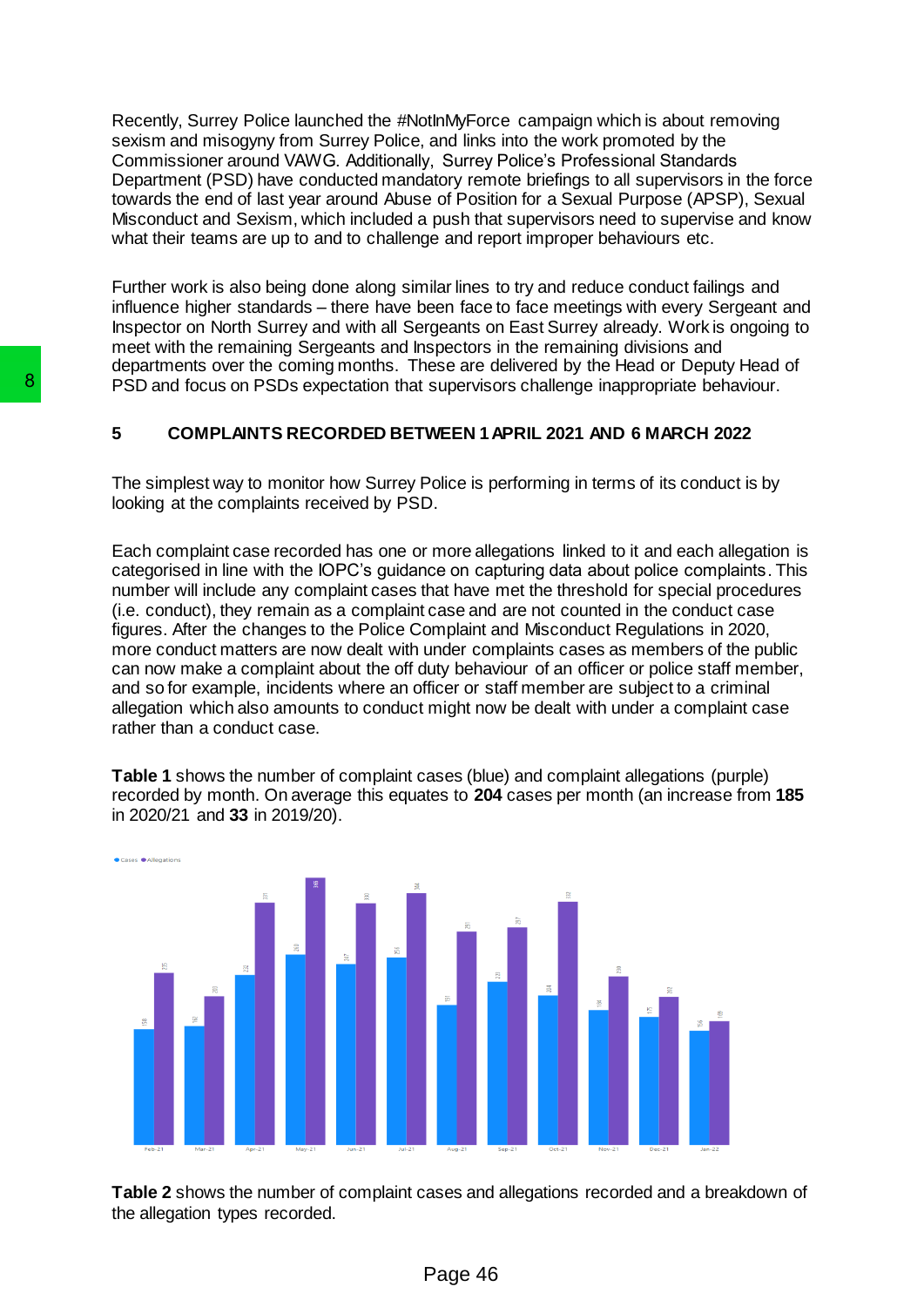| 2,342 | 3,208                                                                                                                                                            |                                                                                                                                        |
|-------|------------------------------------------------------------------------------------------------------------------------------------------------------------------|----------------------------------------------------------------------------------------------------------------------------------------|
| 1,712 | 2,175                                                                                                                                                            |                                                                                                                                        |
| 1,506 | 1,857                                                                                                                                                            |                                                                                                                                        |
| 158   | 177                                                                                                                                                              |                                                                                                                                        |
| 85    | 92                                                                                                                                                               |                                                                                                                                        |
| 40    | 49                                                                                                                                                               |                                                                                                                                        |
| 337   | 461                                                                                                                                                              |                                                                                                                                        |
| 98    | 104                                                                                                                                                              |                                                                                                                                        |
| 89    | 103                                                                                                                                                              |                                                                                                                                        |
| 81    | 89.                                                                                                                                                              |                                                                                                                                        |
| 43    | 56                                                                                                                                                               |                                                                                                                                        |
| 34    | 49                                                                                                                                                               |                                                                                                                                        |
| 17    | 18                                                                                                                                                               |                                                                                                                                        |
| 12    | 16                                                                                                                                                               |                                                                                                                                        |
| 14    | 14                                                                                                                                                               |                                                                                                                                        |
| 10    | 12 <sub>12</sub>                                                                                                                                                 |                                                                                                                                        |
| 173   | 205                                                                                                                                                              |                                                                                                                                        |
| 100   | 108                                                                                                                                                              |                                                                                                                                        |
| 28    | 30                                                                                                                                                               |                                                                                                                                        |
| 21    | 28.                                                                                                                                                              |                                                                                                                                        |
| 21    | 24                                                                                                                                                               |                                                                                                                                        |
| 13    | 15                                                                                                                                                               |                                                                                                                                        |
| 104   | 112                                                                                                                                                              |                                                                                                                                        |
|       | 112                                                                                                                                                              |                                                                                                                                        |
|       |                                                                                                                                                                  |                                                                                                                                        |
| 40    |                                                                                                                                                                  |                                                                                                                                        |
|       |                                                                                                                                                                  |                                                                                                                                        |
|       | 4                                                                                                                                                                |                                                                                                                                        |
|       |                                                                                                                                                                  |                                                                                                                                        |
|       |                                                                                                                                                                  |                                                                                                                                        |
|       |                                                                                                                                                                  |                                                                                                                                        |
|       |                                                                                                                                                                  |                                                                                                                                        |
|       |                                                                                                                                                                  |                                                                                                                                        |
|       |                                                                                                                                                                  |                                                                                                                                        |
|       |                                                                                                                                                                  |                                                                                                                                        |
|       |                                                                                                                                                                  |                                                                                                                                        |
|       |                                                                                                                                                                  |                                                                                                                                        |
|       |                                                                                                                                                                  |                                                                                                                                        |
|       |                                                                                                                                                                  |                                                                                                                                        |
| г     |                                                                                                                                                                  |                                                                                                                                        |
|       |                                                                                                                                                                  |                                                                                                                                        |
|       |                                                                                                                                                                  |                                                                                                                                        |
|       |                                                                                                                                                                  |                                                                                                                                        |
|       |                                                                                                                                                                  |                                                                                                                                        |
|       |                                                                                                                                                                  |                                                                                                                                        |
|       |                                                                                                                                                                  |                                                                                                                                        |
|       |                                                                                                                                                                  |                                                                                                                                        |
|       |                                                                                                                                                                  |                                                                                                                                        |
|       |                                                                                                                                                                  |                                                                                                                                        |
|       |                                                                                                                                                                  |                                                                                                                                        |
|       |                                                                                                                                                                  |                                                                                                                                        |
|       |                                                                                                                                                                  |                                                                                                                                        |
|       |                                                                                                                                                                  |                                                                                                                                        |
|       | 7                                                                                                                                                                |                                                                                                                                        |
|       |                                                                                                                                                                  |                                                                                                                                        |
|       |                                                                                                                                                                  |                                                                                                                                        |
|       |                                                                                                                                                                  |                                                                                                                                        |
| 2,342 | 3,208                                                                                                                                                            |                                                                                                                                        |
|       | 104<br>58<br>10<br>4<br>1<br>1<br>1<br>1<br>55<br>49<br>5<br>1<br>1<br>60<br>Ш<br>13<br>13<br>14<br>14<br>10<br>5<br>2<br>1<br>1<br>1<br>9<br>7<br>2<br>47<br>47 | 64<br>42<br>14<br>1<br>1.<br>1<br>61<br>54<br>5<br>1.<br>1<br>61<br>60<br>61<br>25<br>25<br>22.<br>22<br>13<br>5<br>5.<br>1.<br>9<br>2 |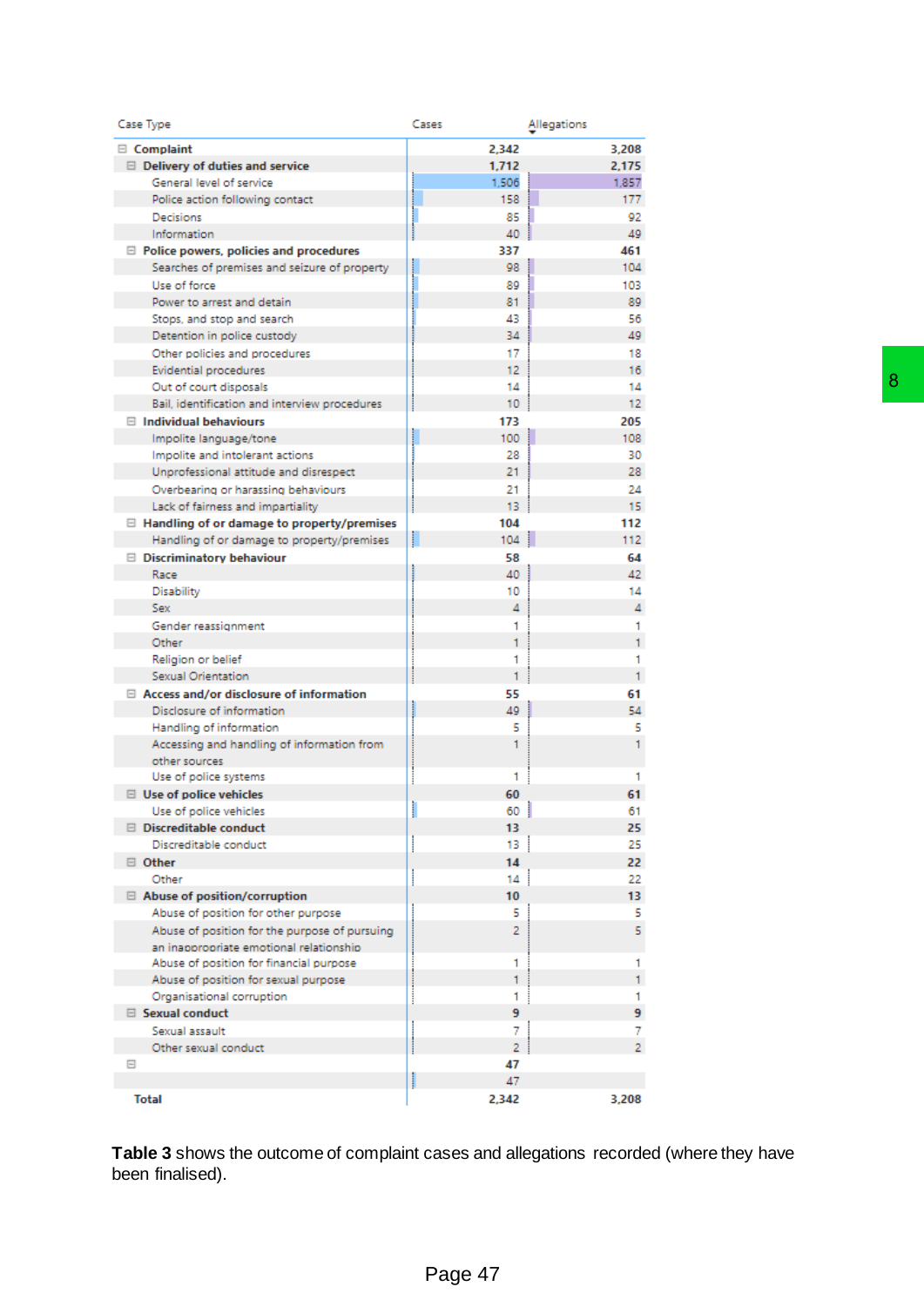| Result                                   | Cases | Allegations |
|------------------------------------------|-------|-------------|
| Resolved                                 | 1,362 | 1,442       |
| The service provided was acceptable      | 400   | 977         |
| Not Resolved - NFA                       | 268   | 292         |
| No further action required               | 101   | 159         |
| The service provided was not acceptable  | 97    | 129         |
| Not determined if the service acceptable | 61    | 80          |
| De Recorded                              | 28    | 29          |
| No Case to Answer                        | 4     | 13          |
| Withdrawn                                | 5     | 9           |
| Case to Answer                           |       | 3           |
|                                          | 53    |             |
| Total                                    | 2,265 | 3,133       |

## **6 CONDUCT (CASES AND ALLEGATIONS) RECORDED BETWEEN 1 APRIL 2021 AND 6 MARCH 2022**

Each conduct case recorded has one or more allegations linked to it and each allegation is categorised in line with the standards of professional behaviour.

**Table 4** shows the number of conduct cases and allegations recorded and a breakdown of the allegation types recorded.

| Each conduct case recorded has one or more allegations linked<br>categorised in line with the standards of professional behaviour |                     |
|-----------------------------------------------------------------------------------------------------------------------------------|---------------------|
|                                                                                                                                   |                     |
|                                                                                                                                   |                     |
| <b>Table 4</b> shows the number of conduct cases and allegations re                                                               |                     |
| the allegation types recorded.                                                                                                    |                     |
| Case Type                                                                                                                         | Cases               |
| □ Conduct<br>□ Discreditable conduct                                                                                              | 82<br>61            |
| Discreditable conduct                                                                                                             | 61                  |
| □ Access and/or disclosure of information                                                                                         | 11                  |
| Use of police systems                                                                                                             | 9                   |
| Disclosure of information<br>Handling of information                                                                              | 3<br>2              |
| □ Other                                                                                                                           | 11                  |
| Other                                                                                                                             | 11                  |
| <b>E</b> Discriminatory behaviour                                                                                                 | 8                   |
| Race<br><b>Disability</b>                                                                                                         | 5<br>3              |
| Religion or belief                                                                                                                | 1                   |
| <b>Sex</b>                                                                                                                        | 1                   |
| <b>Sexual Orientation</b>                                                                                                         | 1                   |
| □ Delivery of duties and service<br>General level of service                                                                      | 5<br>3              |
| Information                                                                                                                       | $\overline{2}$      |
| Decisions                                                                                                                         | 1                   |
| Police action following contact                                                                                                   | 1                   |
| $\Box$ Individual behaviours<br>Overbearing or harassing behaviours                                                               | 7<br>3              |
| Impolite language/tone                                                                                                            | 3                   |
| Impolite and intolerant actions                                                                                                   | 1                   |
| □ Abuse of position/corruption                                                                                                    | з<br>1              |
| Abuse of position for sexual purpose<br>Abuse of position for other purpose                                                       | 2                   |
| $\Box$ Police powers, policies and procedures                                                                                     | з                   |
| Use of force                                                                                                                      | 2                   |
| Other policies and procedures<br>$\Box$ Sexual conduct                                                                            | 1<br>1              |
| Other sexual conduct                                                                                                              |                     |
| □ Use of police vehicles                                                                                                          | 2                   |
| Use of police vehicles<br>$\Box$ Handling of or damage to property/premises                                                       | $\overline{2}$<br>1 |
| Handling of or damage to property/premises                                                                                        | 1                   |
| Total                                                                                                                             | 82                  |

**Table 5** shows the outcome of conduct cases and allegations recorded (where they have been finalised).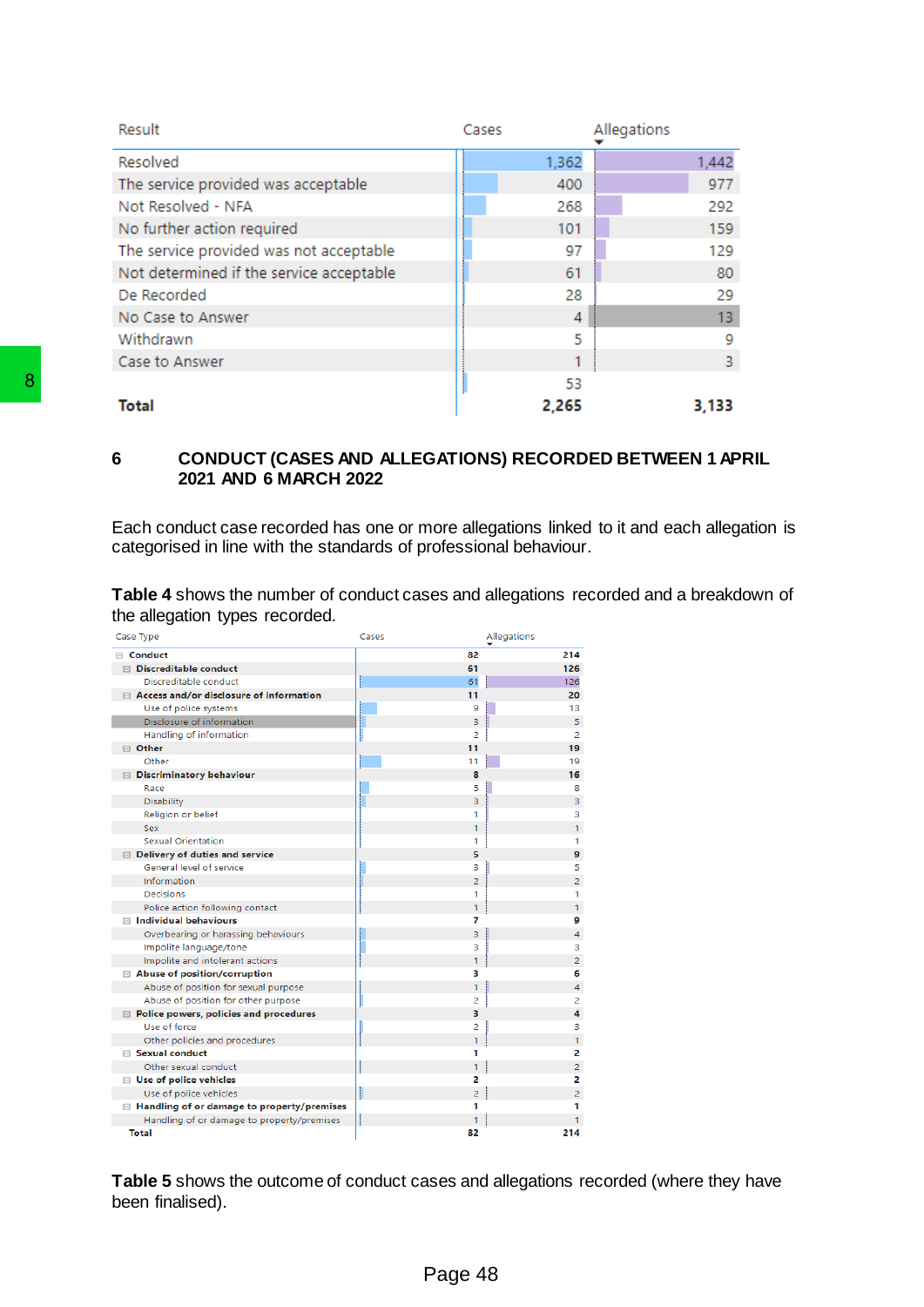| Result            | Cases | Allegations |
|-------------------|-------|-------------|
| No Case to Answer | 52    |             |
| Case to Answer    | 16    | 70          |
| De Recorded       | 3     | 13.         |
| Discontinuance    |       | 2.          |
| <b>Total</b>      | 69    | 186         |

## **7 MISCONDUCT PROCEEDINGS**

**Table 6** shows the misconduct hearings and meetings held by Surrey Police over the last year. Misconduct hearings are, in the main, held in public, and carries the potential sanction for the officer involved to be dismissed. Misconduct meetings are held in private and are for low level offences focused more on learning.

| <b>Meeting</b>        | Officer/<br><b>Staff</b>         | <b>Number</b>               | <b>Outcome</b>                                                                                                                                                                                                                                                                                                                                                          |
|-----------------------|----------------------------------|-----------------------------|-------------------------------------------------------------------------------------------------------------------------------------------------------------------------------------------------------------------------------------------------------------------------------------------------------------------------------------------------------------------------|
|                       |                                  |                             | Dismissed without notice = 2                                                                                                                                                                                                                                                                                                                                            |
| Officer<br>Hearing    | 5                                | Final written warning = $2$ |                                                                                                                                                                                                                                                                                                                                                                         |
|                       |                                  |                             | Reflective practice = $1$                                                                                                                                                                                                                                                                                                                                               |
| Hearing               | Retired Officer                  | 4                           | Would have been dismissed if still service = 4                                                                                                                                                                                                                                                                                                                          |
| Hearing               | <b>Staff</b>                     | $\overline{2}$              | Dismissed without notice = 2                                                                                                                                                                                                                                                                                                                                            |
| Hearing               | Retired staff                    | $\mathbf{1}$                | Would have been dismissed if still service = $1$                                                                                                                                                                                                                                                                                                                        |
|                       |                                  |                             | Written Warning = 1                                                                                                                                                                                                                                                                                                                                                     |
| Officer<br>Meeting    | 3                                | Reflective Practice = $2$   |                                                                                                                                                                                                                                                                                                                                                                         |
|                       | $\overline{2}$                   | Final Written Warning = $1$ |                                                                                                                                                                                                                                                                                                                                                                         |
| Meeting               | Staff                            |                             | Written warning                                                                                                                                                                                                                                                                                                                                                         |
| files more regularly. |                                  |                             | The Commissioner works very closely with PSD, meeting regularly with its Head and Deputy<br>to scrutinise the Department's performance and discuss challenges and cases, and the<br>pressures it faces. Additional resource is also currently being made available to the<br>Commissioner's Office, to enable better scrutiny of PSD, by dip-checking and reviewing PSD |
|                       | <b>CONCLUSION AND CHALLENGES</b> |                             |                                                                                                                                                                                                                                                                                                                                                                         |
|                       |                                  |                             | This remains an integral part of the Commissioner's work, with 361 complaints being<br>received by the OPCC in January and February this year alone, and over 3,000 contacts in<br>2021. In the majority of cases these relate to the work done by PSD. Most contacts are                                                                                               |

## **8 SCRUTINY BY OPCC**

## **9 CONCLUSION AND CHALLENGES**